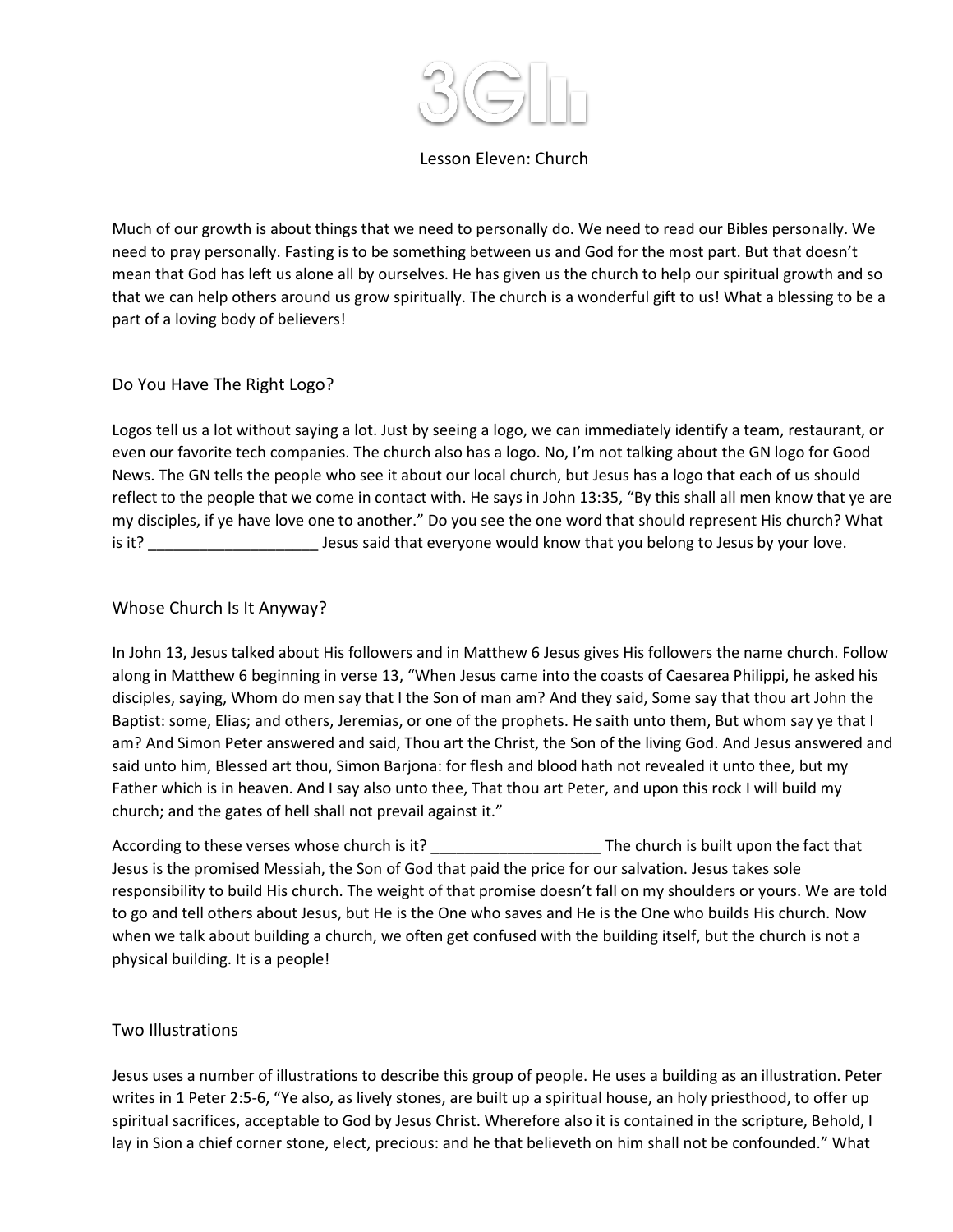does Peter say that we are in the building? \_\_\_\_\_\_\_\_\_\_\_\_\_\_\_\_\_\_\_\_ Jesus is described as the chief corner stone. The church is built upon Him!

My favorite illustration that He uses to describe the group of people called the church is the body. In 1 Corinthians 12:12-14 Paul tells us, "For as the body is one, and hath many members, and all the members of that one body, being many, are one body: so also is Christ. For by one Spirit are we all baptized into one body, whether we be Jews or Gentiles, whether we be bond or free; and have been all made to drink into one Spirit. For the body is not one member, but many."

He continues the illustration in Colossians 1:18 where he says, "And he is the head of the body, the church: who is the beginning, the firstborn from the dead; that in all things he might have the preeminence." What part of the body is Jesus in this illustration? \_\_\_\_\_\_\_\_\_\_\_\_\_\_\_\_\_\_ Jesus is the head, we are His body, and just as our physical head tells our bodies where to go and what to do Jesus tells us where to go and what to do!!!

# Two Offices And Two Ordinances

Jesus is the head of His church, and He has organized it and instructed us how it is to operate. He established two offices in the church, Pastors and Deacons. Pastors oversee the Spiritual needs of the church, while Deacons oversee the physical needs of the church.

Jesus has also given His church two ordinances, Baptism and Communion. Baptism public identifies us with Jesus as our Savior and that we are a part of His body. We believe that in order to be a member of the church you must trust Jesus as your Savior and follow His command to be baptized. If you haven't been baptized, then you are living in disobedience to the head of the church. Communion is a reminder of the sacrifice that Jesus made so that we could be a part of His body, the church. As we take of the bread and the cup, we remember the price that He paid for our salvation.

# Let's Get Together!

As members of the body of Christ, His church we are to gather together to build up and equip each other for what God has called us to do in this world. We read in Hebrews 10:24-25, "And let us consider one another to provoke unto love and to good works: Not forsaking the assembling of ourselves together, as the manner of some is; but exhorting one another: and so much the more, as ye see the day approaching."

The church is not a place where you only come to get, although there are certainly times where I am struggling and hurting, and I need the hope and encouragement of my brothers and sisters in Jesus. Our attitudes as we gather together ought to be how can I give? How can I help and support the people who are around me today? Look for the hurting. Look for the broken. How can you pray for them today? How can you love them today? How can you help them today?

We should do that as a whole congregation, but it is impossible to know everyone and what is going on in their day to day lives. None of us can have a significant impact on everyone. That's why we have LIFE Groups! So, that you can have an impact on the body of Christ. It is a small group of believers that pray for and support and encourage one another. Just like the church in Acts that met in small groups in houses all over Jerusalem in Acts 2. It's a place where we can be provoked unto love and to good works for Jesus! If you aren't yet in a LIFE Group, join one today!